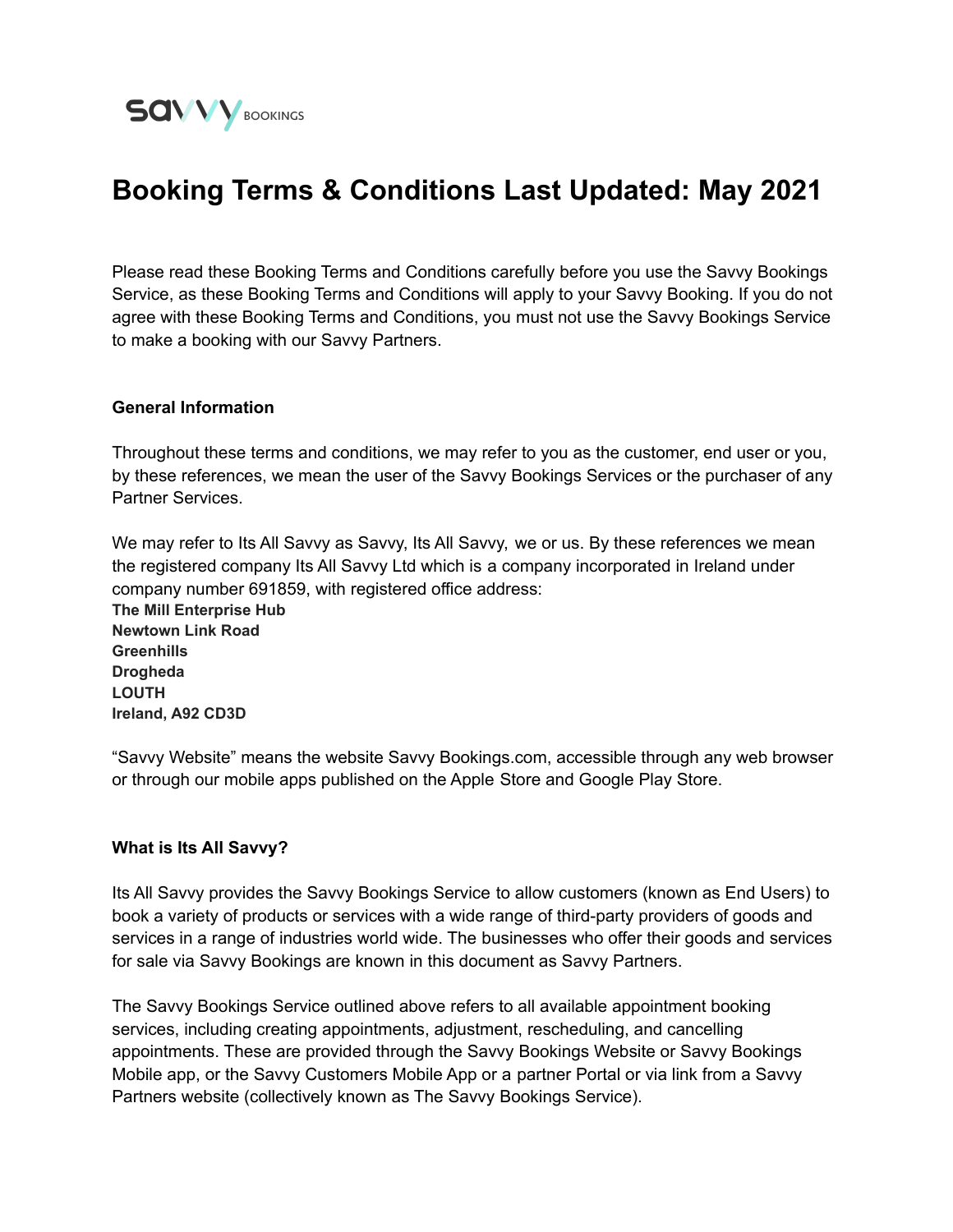

The Savvy Portal and Booking Engine that forms a part of the Savvy Bookings Service, means the web interface owned and provided by Its All Savvy Ltd, which a Partner may embed or link to via their own website and/or social media channels, and through which Customers may book online with the Partner directly.

For certain qualifying Partners, we also provide Savvy Payment Services. Savvy Payment Services allows customers to pay online, in person or in-app for Partner Services, and include all credit or debit card processing services, including refunding, reversing, and adjusting transactions via a secure and trusted third party payment processor.

The services listed within the Savvy Booking Services are provided by the Partners of Its All Savvy, and not by Its All Savvy Ltd itself. These Partners, and not Its All Savvy, are responsible for all aspects of delivery of these services, which includes responsibility for the quality and content and customer service related to the Partner Services, as well as any disputes regarding making bookings, timings, cancellation policies, refund policies, late arrival policies, and issues with the Partner's place of business, safety at work policies or staff members. If you are not able to resolve your issue with the partner directly and wish to contact Its All Savvy, email hello@itsallsavvy.com

When you make a Savvy Booking, you will need to attend the place of business of the partner in sufficient time for the service to be completed, if you arrive late this may lead to rescheduling or cancelling of the service and you will be liable to the terms and conditions and cancellations or no show policies of the Partner. The place of business and time of appointment will be indicated in the booking confirmation.

#### **Relationship Between You, Us, and our Partners**

The Savvy Booking Service (Bookings made via the Savvy Bookings Website or the Savvy Bookings app or via the Savvy Customers app or via the partner's Savvy online customer portal or via the partner's Savvy online booking engine) are operated by Its All Savvy.

With the Savvy Bookings Service you are able to book and pay for services (Partner Services) from a variety of providers (Partners). Those Partner Services are provided by our Partners and not by us. In the event you pay for Partner Services using the Savvy Payment Services, your payment will be received by us acting as commercial agent on behalf of the Partner. If we receive payment, our receipt of the correct payment will discharge your debt to that Partner.

All Partner Services available for purchase on the Savvy Bookings Service are offered by Its All Savvy on behalf of its Partners. That is, Its All Savvy is acting as a commercial agent and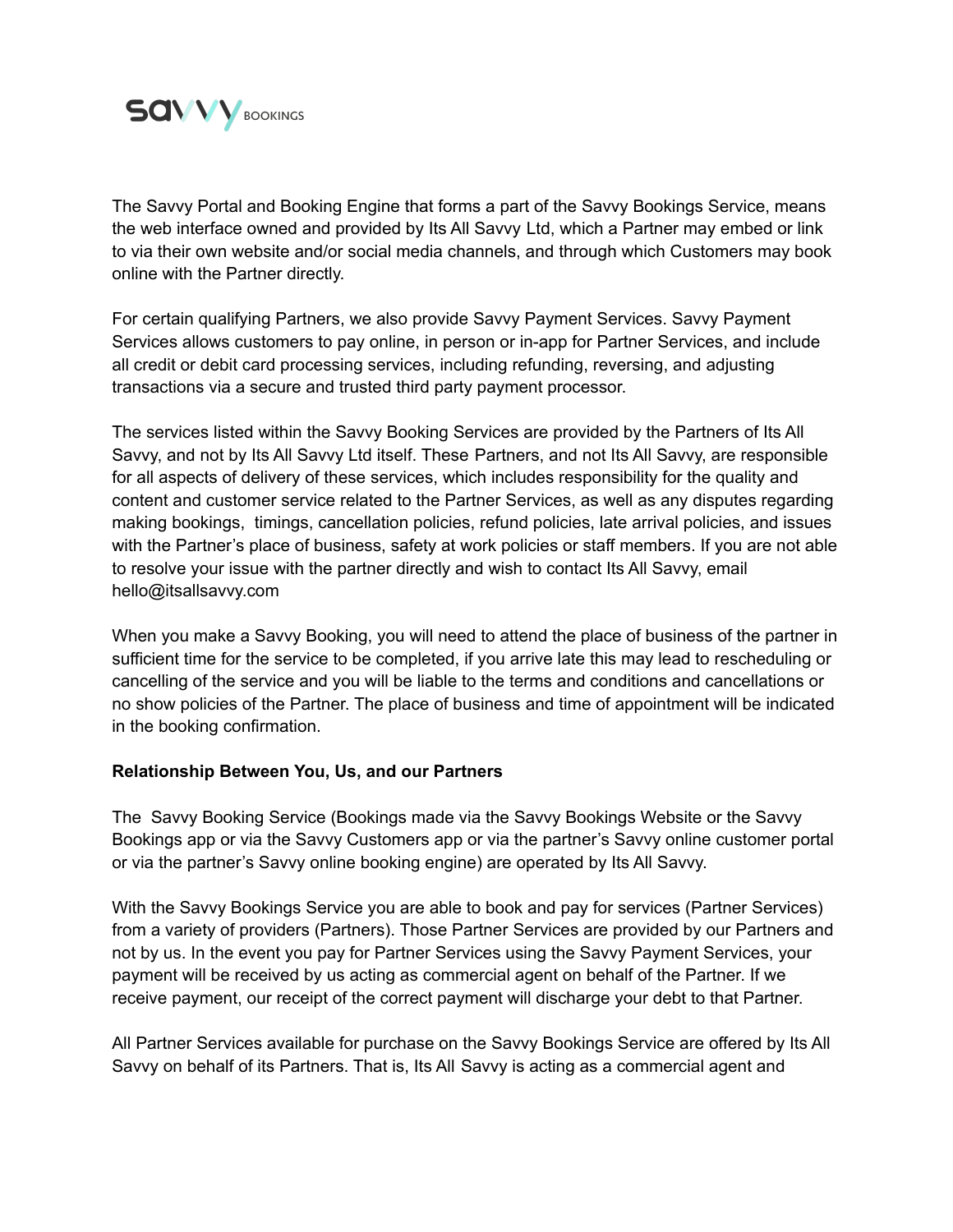

therefore, we are not responsible or liable to you for the actual Partner Services that are booked through the Savvy Booking Services system.

We may amend these Booking Terms and Conditions from time to time. We would recommend whenever you make a booking through the Savvy Booking Service that you check these Booking Terms and Conditions to ensure you understand, and agree to the terms which will apply at that time.

## **Contracts**

When you make a Savvy Booking, you will be able to select which Partner Services you would like to receive. Please check all details of your appointment and applicable partner terms and conditions before completing the booking.

When you book Partner Services, with the exception of Pay Cash In Store Bookings where no binding contract is formed, it will create two legal contracts:

• a contract between you and Its All Savvy (under which Its All Savvy has certain responsibilities to you in relation to the purchase or booking). That contract is made on the basis of these Booking Terms and Conditions; and

• a contract between you and the relevant Partner in respect of the provision or supply of the Partner Services which you book through the Savvy Booking Service (the "Partner Contract"). That contract may be subject to certain Terms and Conditions detailed and produced by the Partner themselves and those t's and c's will be disclosed to you by the partner as part of their new client onboarding process or at the time of your first appointment.

The Partner Contract will be formed when we send you a Booking Confirmation. Your Booking Confirmation is your receipt from Its All Savvy, and will be sent to the email/SMS that you supply on your Savvy Customer Account and that the Partner has stored for you on the Its All Savvy system. If you require a tax receipt, you need to contact the Partner directly.

The Booking Confirmation refers to a written confirmation that our partner provides to you via the Its All Savvy software regarding a Savvy Booking, either in email or SMS through the Savvy Bookings Website or Savvy Bookings or the Savvy Customers Mobile App (collectively known as the Savvy Bookings Service).

The content of the confirmation message whether via E-mail or SMS, is at the discretion of the Partner and Its All Savvy Ltd cannot be held responsible for missing or omitted information or failed delivery of the booking confirmation message. If you do not receive a booking confirmation after making a booking, please contact the Partner at the earliest opportunity.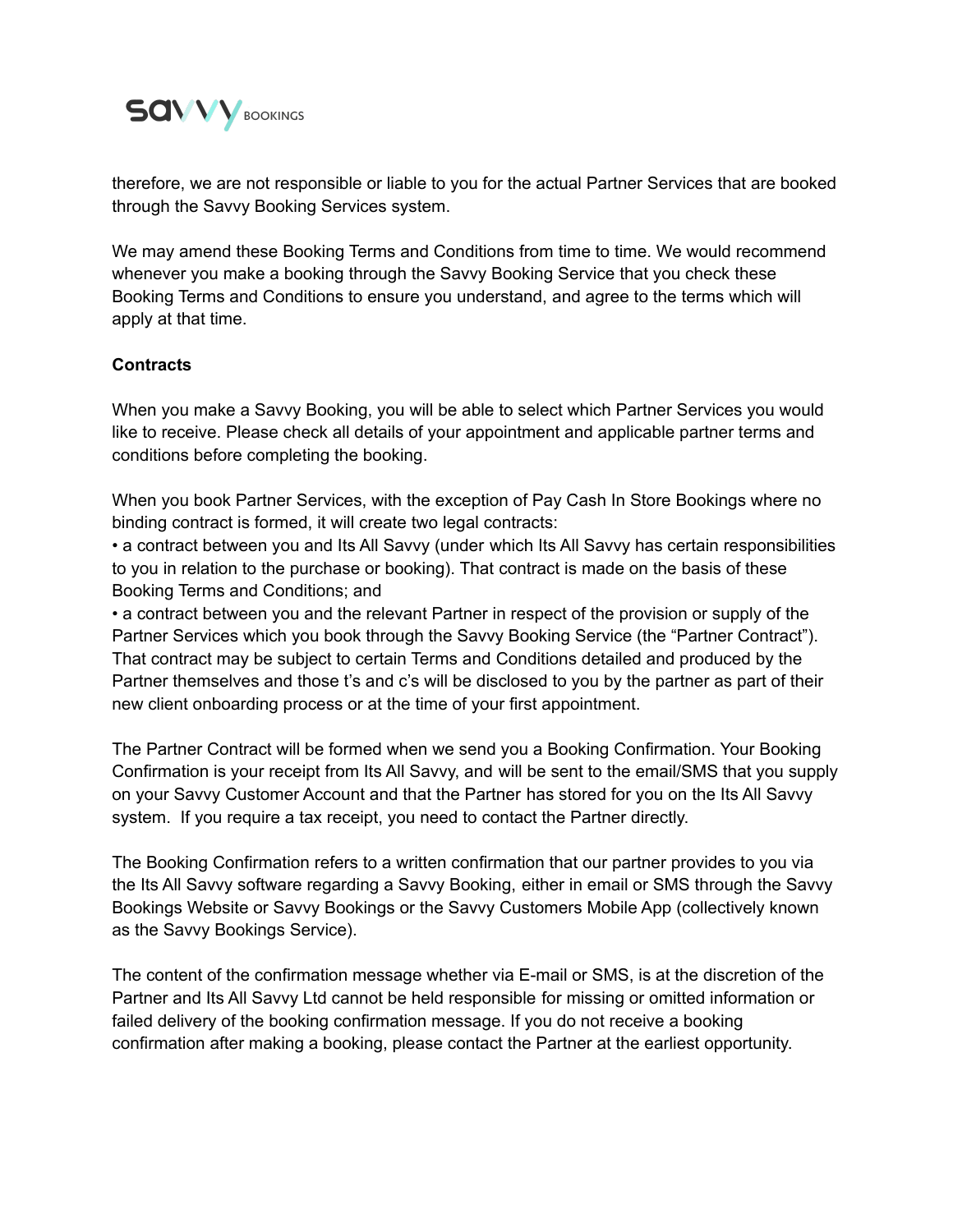

If you wish to reschedule your appointment details (time/date) in whole or in part after you have received a Booking Confirmation, you may do so by contacting the relevant Partner directly. However, you may only reschedule your appointment provided that your appointment is not due to take place within a time frame (e.g. 24 or 48 hours) determined by the Partner. The interval between when you may reschedule your appointment and your scheduled appointment start time will be determined independently by each Partner, and disclosed to you at the time of making your Savvy Booking.

You should review and understand the cancellation policy before confirming your appointment on the Savvy Website or Savvy Widget. Please note that your ability to reschedule your appointment will be subject to the Partner's availability during the time you wish to reschedule.

## **Cancellation and No Show Policies**

You may in certain circumstances have the right to cancel a Partner Contract and/or Savvy Contract (as applicable) with the terms set out in this document.

If you wish to cancel your Savvy Booking, you may do so by contacting your Partner directly. You may only cancel a Savvy Booking provided that your appointment is not due to take place within a time frame (e.g. 24 or 48 hours) determined by the Partner.

The interval between when you may cancel your appointment and your scheduled appointment start time will be determined independently by each Partner, and disclosed to you at the time of making your Savvy Booking as part of the Partners Terms & Conditions.

Certain Partners may choose to implement a Cancellation Policy, the terms of which will be disclosed to and confirmed by you at the time of making your Savvy Booking. If a Partner has such a Cancellation Policy, then Savvy may automatically charge your card an amount determined by the Partner, which may be up to the full amount (100%) of the value of the Savvy Booking.

If you cancel an appointment beyond the time indicated in the Partner's Cancellation Policy, you will not be entitled to any refund unless mutually agreed between you and the Partner directly.

Certain Partners may also choose to implement a No Show Policy. If you fail to turn up to a Partner's place of business at the time indicated on your Savvy Booking, a Partner may choose to exercise their No Show Policy, wherein Its All Savvy may automatically (through the Savvy Payment Services) charge your card a certain fee for a failing to show up to a Partner's place of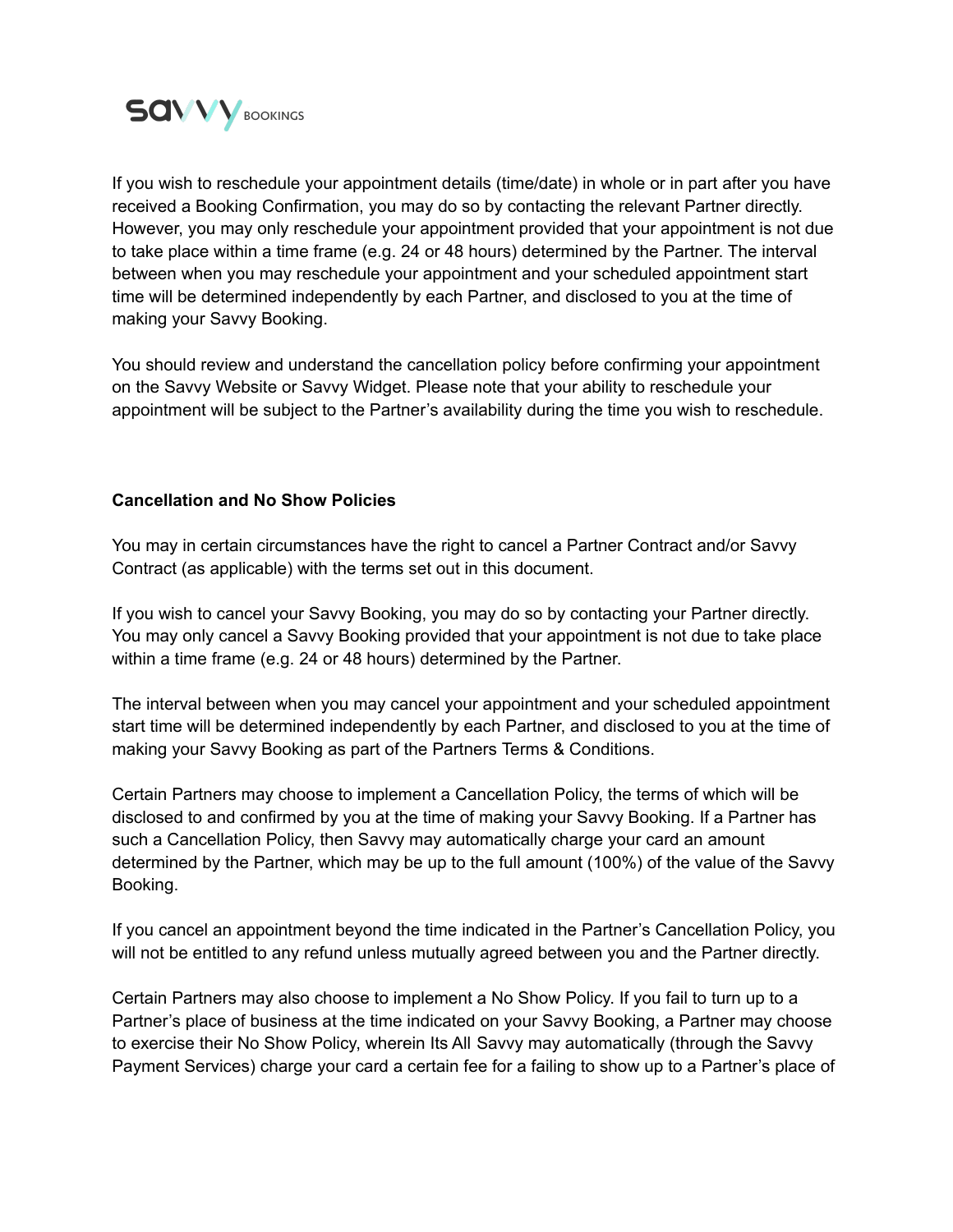

business at the time indicated on the Savvy Booking, which may be up to 100% of the value of the Savvy Booking.

No refunds will be given where a cancellation is attempted within the specified time period set within the cancellation policy of the Partner.

### P**artner Responsibilities**

Its All Savvy Partners are under a legal duty to provide Partner Services that are in conformity with the relevant Partner Contract. All Partner Services shown on the Savvy Bookings Services are subject to availability. The images and/or descriptions of the Partner Services on the Savvy Bookings Services are for illustration only, and actual Partner Services may vary from those images and/or descriptions.

We require our Partners to ensure that all information provided by them for display on their page of the Savvy Bookings Service is accurate, complete and not misleading in any way. Nonetheless, we cannot verify the information which Partners provide to us. It will be each Partner's responsibility to ensure that all of its Partner Services listed on the Savvy Bookings Service are available and accurately described.

If you are a Customer, you have legal rights in relation to services that are not performed with reasonable care and skill or are otherwise not as described. Advice about your legal rights is available from your local Citizens' Advice Bureau or Trading Standards office. Nothing in these Booking Terms and Conditions will affect these legal rights. It is your (or the person receiving the Partner Services of your Savvy Booking) sole responsibility to communicate in advance any medical or health-related conditions and/or special needs to the Partner that might affect or be affected by any Partner Services (for example without limitation, allergy information and health issues). If you (or the relevant recipient of the Partner Services) fail to disclose any such information to the applicable Partner, neither Savvy nor the relevant Partner shall be liable to you (or the recipient of the Partner Services) for any injury, loss or damages resulting from the Partner Services that could reasonably have been avoided if you (or the recipient of the Partner Services) had disclosed that information prior to receiving the Partner Services.

#### **Customer Responsibilities**

By providing debit or credit card information through the Savvy Website to use the Savvy Payment Services, you represent, warrant, and covenant that:

- you are at least 18 years of age;
- you are legally authorized to provide such information to us;
- you are legally authorized to perform payments from the debit or credit card account(s); and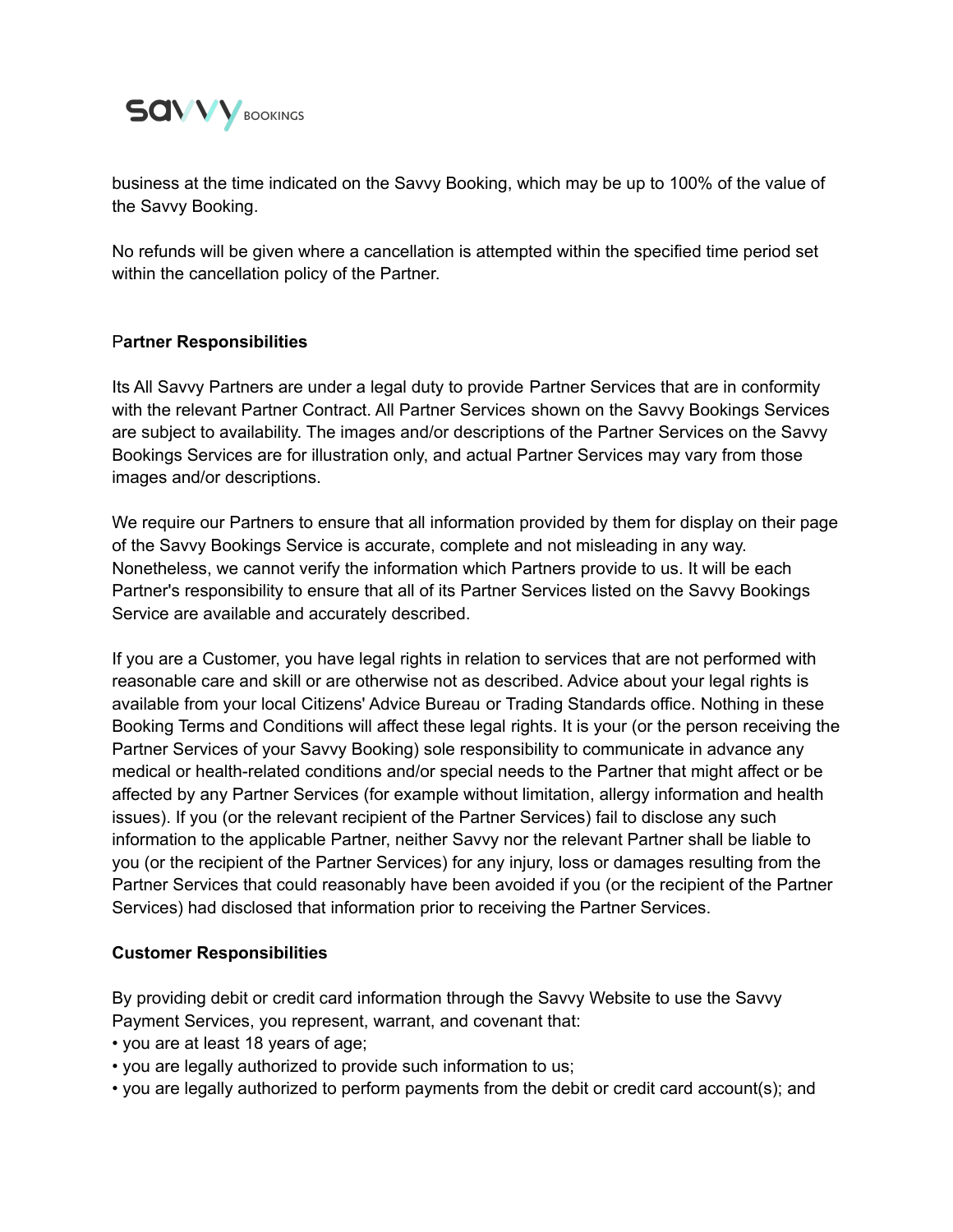

• such action does not violate the terms and conditions applicable to your use of such debit or credit card, or any other applicable law.

Additionally, when you authorize a payment using Savvy Payment Services, you further represent, warrant, and covenant that:

• the Partner Services associated with your purchase have been duly received; and

• there are sufficient funds or credit available to complete a payment using the debit or credit card account. Breach of any of the representations, warranties, and covenants in this document are grounds for denial of the Savvy Payment Services or any of the other Savvy Services.

For the avoidance of doubt, this does not exhaust the claims Its All Savvy may have for breach of the representations, warranties, and covenants described in this document.

## **Resolving Issues**

We care about your experience and want to ensure we maintain the highest standards possible. If you have any feedback or would like to make a complaint about one of our Partners or their Partner Services, please speak to the Partner yourself to try and resolve the issue.

In the event that you are unable to reach a satisfactory recourse, then Its All Savvy will endeavor to resolve the issue with all parties involved. Please contact [hello@itsallsavvy.com](mailto:hello@itsallsavvy.com) if you would like to report an issue to the Its All Savvy customer support team.

We take all complaints seriously, but we are not responsible to you for the partner service or services and are not obligated to provide you with a refund if dissatisfied with the partner service.

## **Denial of Access**

Its All Savvy reserves the right to partially or fully block access to the Savvy Bookings Service in the event of any of the following:

- Repeated cancelled appointments, no shows, refunds, or chargebacks;
- You fail any credit or fraud prevention check provided by the Savvy Payment Services;
- Suspected fraud or money laundering by you or someone using your Savvy Customer Account;
- We suspect your account security has been compromised;
- You behave inappropriately, abusively, or offensively towards employees of Its All Savvy or employees of a Partner, whether on the phone, through email, through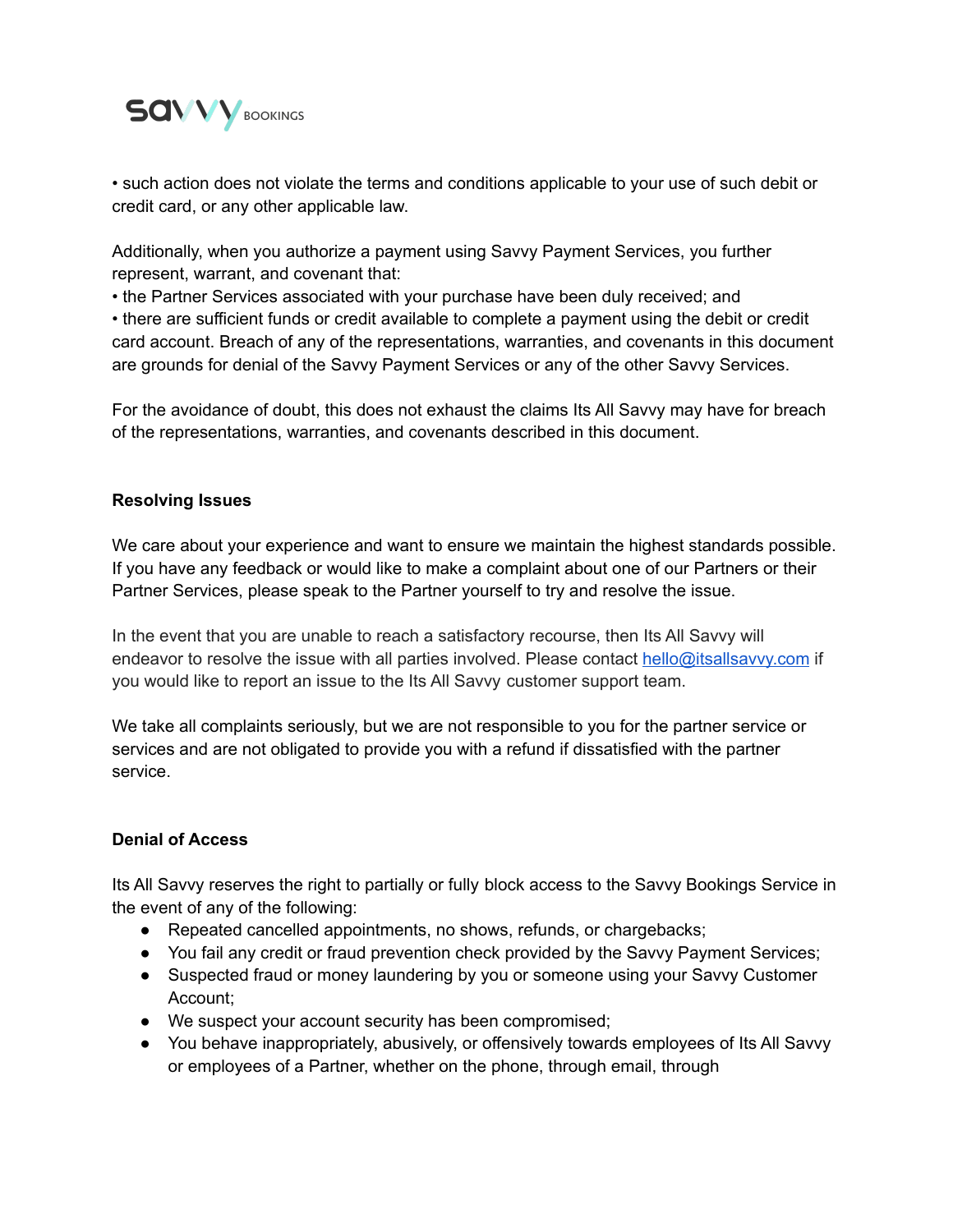

communications within the Savvy Bookings Service, or in person at the place of business of a Partner;

- You breach other terms set forth in these Booking Terms and Conditions, including the Customer Representations and Warranties; or
- We believe, in our reasonable and sole discretion, that your actions are negatively affecting the quality of Savvy Booking Service.

Our Partners also maintain the right to impose their own restrictions on who may book their services. In particular, a Partner may choose to restrict your access to their Partner Savvy Bookings Service; prevent you from making a Savvy Booking with Partner Services that they offer; and otherwise restrict your ability to interact with that Partner on the Savvy Bookings Service. These restrictions are determined solely by the Partners, and we are unable to provide you with access to these Partner Services and would suggest you contact the Partner directly if you have further questions.

Its All Savvy is not required to disclose the reason for denial of access to any party.

## **Products, Services, Prices and Payments**

Prices and any applicable delivery and/or processing charges will be as quoted on the Savvy Bookings Service.

The final price you pay connected with a Savvy Booking may be adjusted to reflect any additional goods or services requested or required by you or from the Partner at the time of receiving Partner Services, if that purchase is handled through the Savvy Payment Services. Those additional services may be requested by you or required by the partner to complete the booking, and may be discussed at the time of the appointment or during the service, or detailed in the partners own terms and conditions or contracts.

Additionally, the Savvy Partner may, at their sole discretion, issue a discount that would be reflected on the final tax invoice.

The Partner has full responsibility for accounting for indirect taxes on the total value of the Savvy Booking, plus any adjustments for additional goods or services sold or discounts applied, where applicable. Its All Savvy does not charge you taxes on Savvy Bookings, as the Partner Services are provided by the Partner, not by Its All Savvy. As a result, Its All Savvy cannot provide you with a tax invoice in respect of your Savvy Bookings, and tax invoices will need to be requested from and provided by the Partner.

Payment for all Partner Services must be made at the time of booking or on receiving the service in the currency stated on the Booking Confirmation. You may pay for Partner Services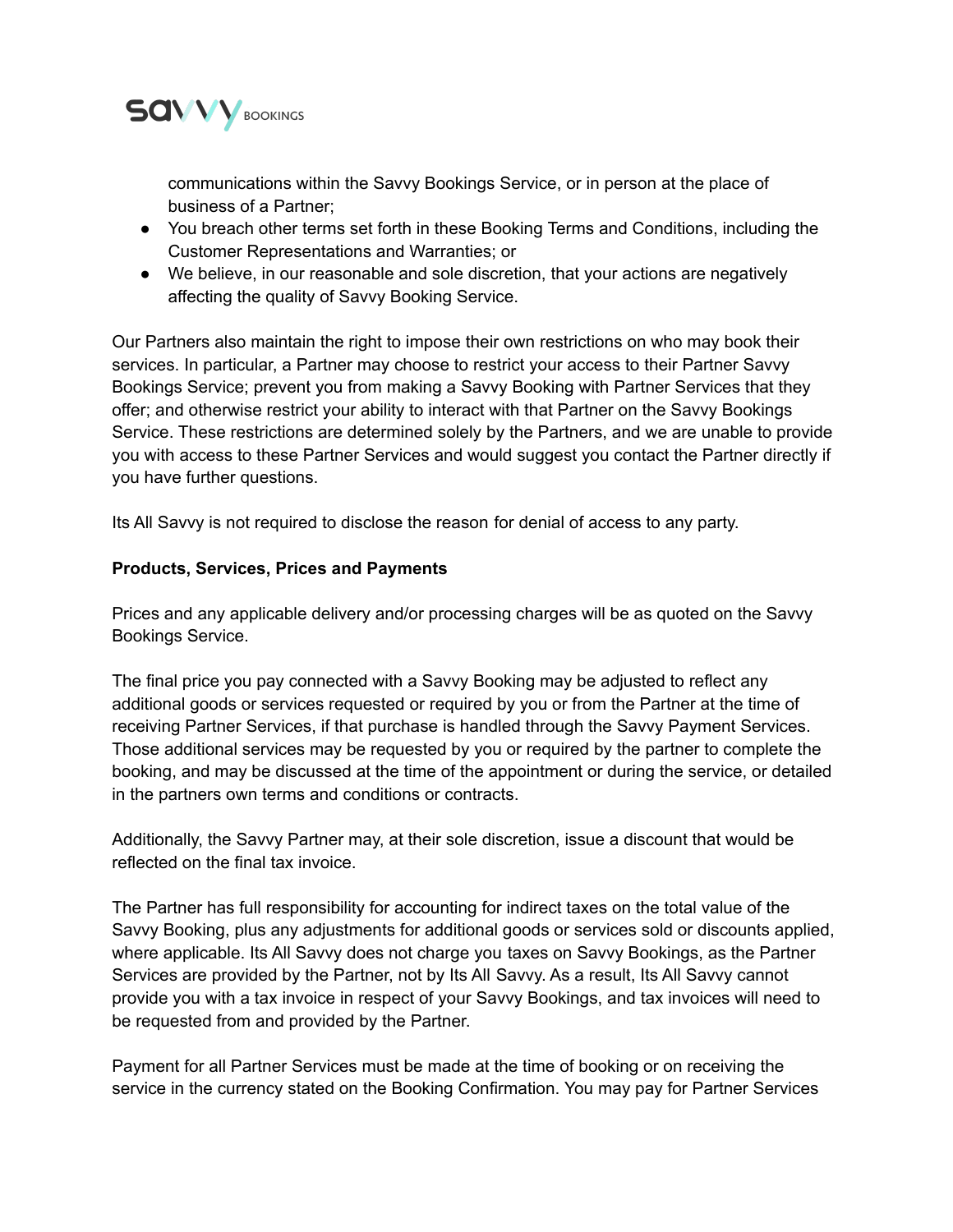

you receive using the Savvy Payment Services, or directly with the Partner with cash or credit card. If you do choose to pay using the Savvy Payment Services, you may be subject to the terms and conditions, privacy policy, and other terms of use of our Payment Processors.

Where there is a time delay between booking and receiving the service, a zero value authorization will be taken at the time of booking and then full payment will be taken once the appointment has been delivered.

Any currency conversion costs or other charges incurred by you in making a payment will be borne by you in addition to the price due to us. Payments made through the Savvy Payment Services are processed by trusted payment processors. Its All Savvy takes reasonable care to ensure that the Savvy Payment Services are available and functioning at all times, but cannot guarantee continuous, uninterrupted or secure access to the Savvy Payment Services, nor can we guarantee that the facility is virus or error free.

Because the Savvy Payment Services rely on third parties, there are many factors beyond our control (such as delays in the banking system or in card networks), we cannot predict or guarantee the amount of time needed to complete the processing of your payment. Additionally, access to the Savvy Payment Services may be occasionally restricted to allow for repairs, maintenance or the introduction of new facilities or services. We will attempt to provide reasonable notice of any scheduled interruptions to the Savvy Payment Services and will do what we can to restore the facility as soon as reasonably possible.

If you do elect to use the Savvy Payment Services, Its All Savvy will collect the payment in its capacity as the commercial agent of the relevant Partner. Once Its All Savvy has successfully received your payment for the Partner Services, this will discharge your debt to the Partner on whose behalf Its All Savvy has collected the payment, and the Partner will have no further claim to remuneration from you in connection with that Savvy Booking.

For certain Savvy Online Bookings, there may be an option for you to make a booking without making a payment at the time of booking. This means that you may make a Savvy Booking without using the Savvy Payment Services, and then pay the Partner directly for the value of the underlying Partner Services with cash, credit card, or another payment instrument acceptable to the Partner. This option will only appear if the Partner enables this option, and may not appear for some Partners.

## **Liability**

Where we have been negligent and/or breached a contractual obligation to you, we will be liable for any loss or damage you suffer as a result, provided that loss and/or damage is foreseeable. Loss or damage is foreseeable if it is an obvious consequence of our negligence or breach of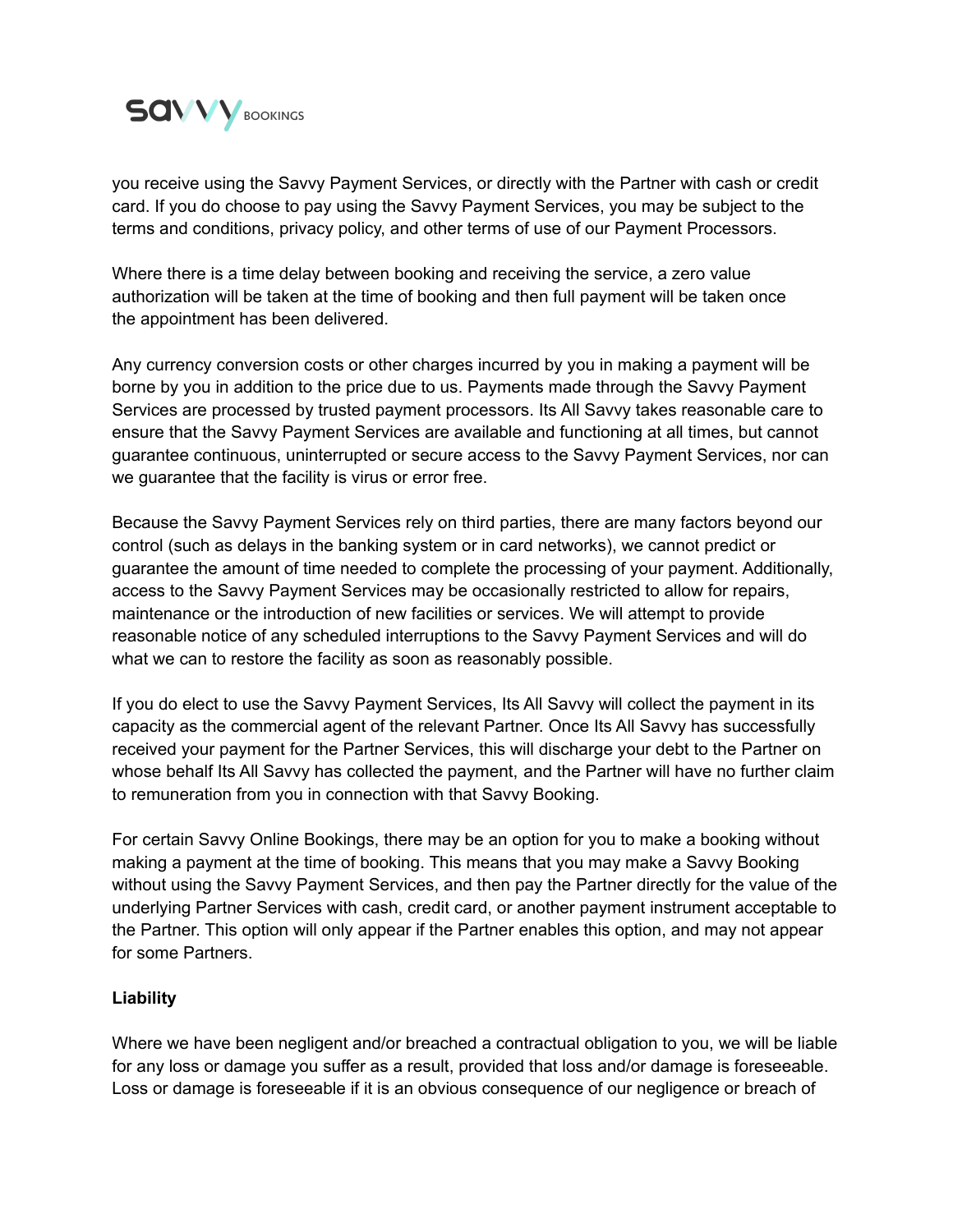

contract, or would have been considered by you and us to be a likely consequence of it at the time we entered into the Savvy Contract.

We do not accept any liability for the following types of loss, whether caused by breach of contract, a civil wrong that causes you to suffer loss or harm (including negligence) or otherwise, even if the loss is foreseeable: loss of income or revenue; loss of business; loss of profits; loss of anticipated savings; or waste of management or office time.

## **Indemnity**

You agree to defend, indemnify and hold harmless Its All Savvy and its subsidiaries, agents, licensors, directors, managers, and other affiliated companies, and their staff members, contractors, agents, officers and directors, from and against any and all claims, damages, obligations, losses, liabilities, costs or debt, and expenses (including but not limited to attorney's fees) arising out of or related to:

- your use of and access to the Its All Savvy Services, including any data or content transmitted or received by you;
- your violation of any term of these Booking Terms and Conditions, including without limitation your breach of any of the representations and warranties above, or other representation or warranty;
- your violation of any applicable law, rule or regulation;
- personal information or any other information or content that is submitted via your Savvy Customer Account, including without limitation misleading, false or inaccurate information;
- negligent or willful misconduct; or
- any other party's access and use of the Savvy Services with your unique username, password or other appropriate security code.

## **Booking Terms and Conditions Revisions**

We may amend these Booking Terms and Conditions occasionally, if there are

• changes to our business that reasonably mean we need to amend these Booking Terms and Conditions.

- changes to the way we accept payments from you
- changes to the relevant laws and/or regulatory requirements;

Every time you use the Savvy Booking Services, the Booking Terms and Conditions will apply to the Savvy Contract between you and us and the Partner Contract between you and the Partner. We would suggest that you check these at the time of booking.